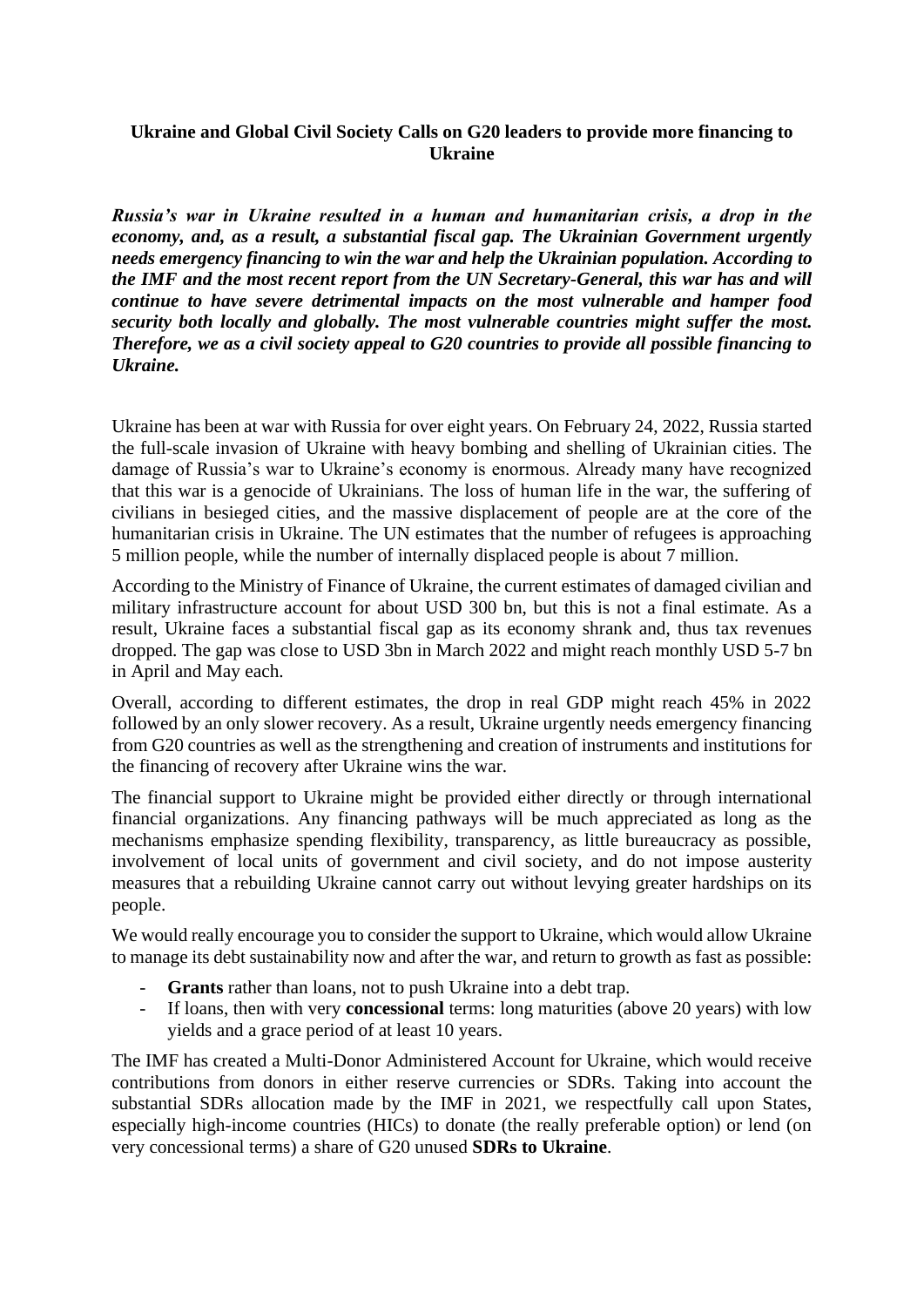Additionally, we would greatly appreciate it G20 countries would advocate the financial support for Ukraine among their private sector and citizenry. In particular, everyone can help Ukraine to win the war and to recover afterward in several possible ways.

One of the possibilities is to invest money into [domestic government bonds issued during](https://mof.gov.ua/storage/files/Ukraine%20-%20Domestic%20government%20bonds%20issued%20during%20Wartime%20(3).pdf)  [Wartime by the Ministry of Finance of Ukraine](https://mof.gov.ua/storage/files/Ukraine%20-%20Domestic%20government%20bonds%20issued%20during%20Wartime%20(3).pdf) each Tuesday during auctions (with yields of 10-11% p.a).

Another possibility is to make direct donations and encourage others to do so. Some of the links we provide below, even though there are more charities and initiatives, citizens, businesses, and foreign investors can donate in addition to sovereign governments.

# **Help Army:**

- [Special account of the National Bank of Ukraine](https://bank.gov.ua/en/news/all/natsionalniy-bank-vidkriv-spetsrahunok-dlya-zboru-koshtiv-na-potrebi-armiyi) to raise funds for Ukraine's Armed Forces,
- [International Charitable Foundation "Come Back Alive"](https://www.comebackalive.in.ua/donate) the largest foundation providing support for purely defensive initiatives to the Ukrainian Armed Forces.

# **Help medics:**

- [Medical fund Hospitallers](https://www.facebook.com/hospitallers/) the fund provides first aid, home medical care, and evacuation of wounded Ukrainian soldiers from the hottest parts of the front.
- [Sister of Mercy](http://www.sister-mercy.com.ua/dopomogti/pozertva) this charitable organization provides medical assistance for wounded Ukrainian soldiers and buys necessities for those in the front line.

## **Humanitarian aid:**

– [Special account of the National Bank of Ukraine](https://bank.gov.ua/en/news/all/natsionalniy-bank-vidkriv-rahunok-dlya-gumanitarnoyi-dopomogi-ukrayintsyam-postrajdalim-vid-rosiyskoyi-agresiyi) – to raise funds for humanitarian aid.

In light of the above, the undersigned reiterate that Ukraine's economic resilience would be strengthened if it timely receives all possible financial assistance provided predominantly in the form of grants and donations.

**For these reasons, Ukrainian and global civil society calls on G20 countries to pledge immediate and longer-term financial support to assist Ukraine in its immediate needs and economic post-war recovery.**

## *Signatures*

- *1. Institute for Economic Research and Policy Consulting, Kyiv, Ukraine*
- *2. Center for Economic Strategy, Kyiv, Ukraine*
- *3. Institute of Analysis and Advocacy, Ukraine*
- *4. DiXi Group, Kyiv, Ukraine*
- *5. NGO European Pravda, Kyiv, Ukraine*
- *6. Advanter Group, Kyiv, Ukraine*
- *7. CASE Ukraine, Kyiv, Ukraine*
- *8. UNIVER Investment Group, Kyiv, Ukraine*